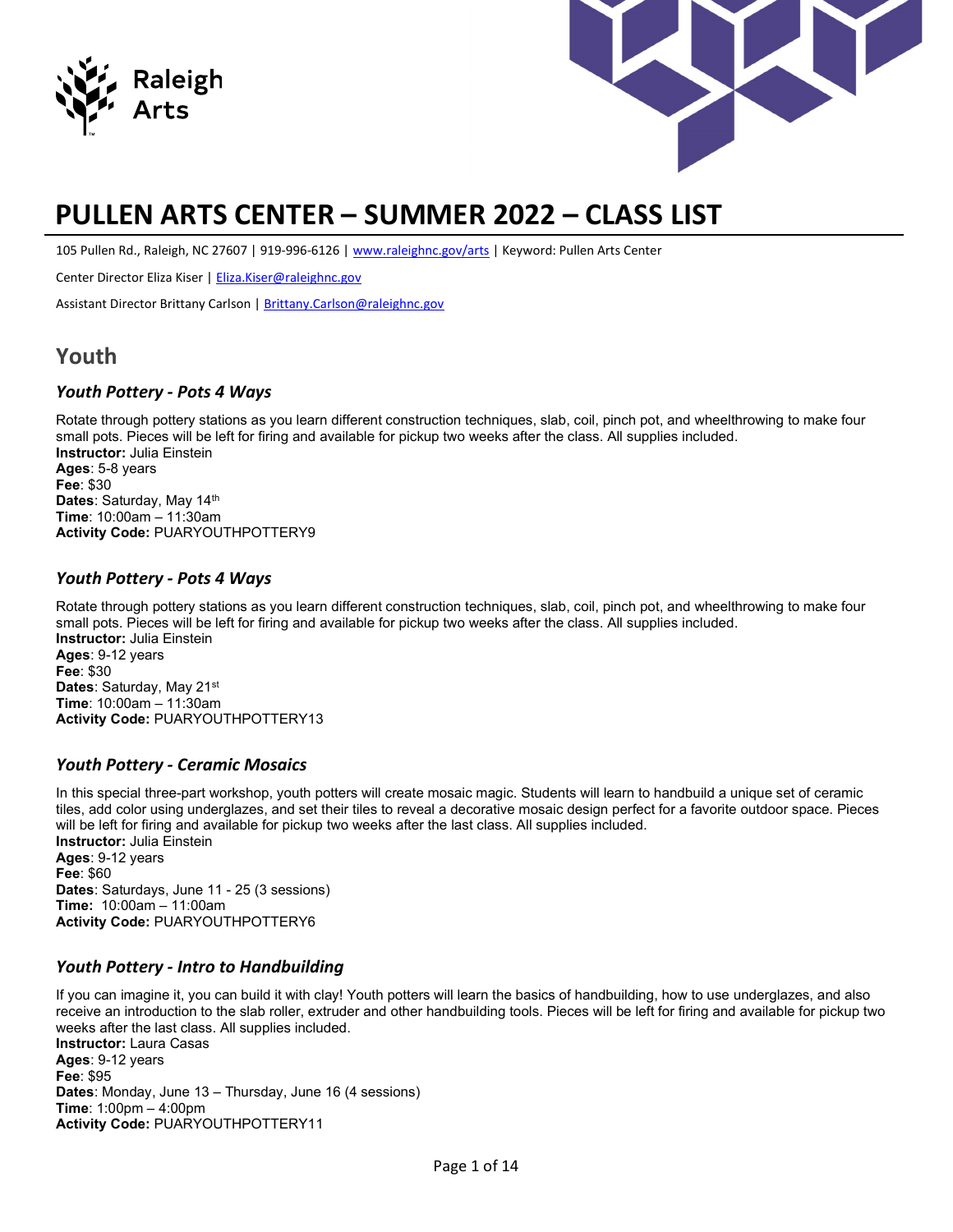

#### Youth Pottery - Botanical Sculptures

In this workshop, youth potters will create botanical sculptures inspired by native botanicals. Pieces will be left for firing and available for pickup two weeks after the class. All supplies included. Instructor: Julia Einstein Ages: 9-12 years Fee: \$30 Dates: Saturday, July 16<sup>th</sup> Time: 10:00 am – 11:30 am Activity Code: PUARYOUTHPOTTERY12

#### Youth Pottery - Botanical Sculptures

In this workshop, youth potters will create botanical sculptures inspired by native botanicals. Pieces will be left for firing and available for pickup two weeks after the class. All supplies included. Instructor: Julia Einstein Ages: 5-8 years Fee: \$30 Dates: Saturday, July 30<sup>th</sup> Time: 10:00 am – 11:30 am Activity Code: PUARYOUTHPOTTERY10

#### Youth Pottery - Mixing Media: Ceramics & Drawing

In this workshop, youth potters will experiment with mixing media. Students will learn how to use drawing techniques in creating pottery. Pieces will be left for firing and available for pickup two weeks after the class. All supplies included. Instructor: Julia Einstein Ages: 9-12 years Fee: \$30 Dates: Saturday, August 6<sup>th</sup> Time: 10:00 am – 11:30 am Activity Code: PUARYOUTHPOTTERY7

#### Youth Pottery - Mixing Media: Ceramics & Printmaking

In this workshop, youth potters will experiment with mixing media. Students will learn how to use printmaking techniques in creating pottery. Pieces will be left for firing and available for pickup two weeks after the class. All supplies included. Instructor: Julia Einstein Ages: 5-8 years Fee: \$30 Dates: Saturday, August 20<sup>th</sup> Time: 10:00 am – 11:30 am Activity Code: PUARYOUTHPOTTERY8

#### Youth Drawing – Inspired by African American Artists: Jean – Michel Basquiat

In this workshop, youth will learn about the African American artist Jean-Michel Basquiat through story and art-making. An introduction to the artist will be shared through a selected children's book and students will then create a one-of-a-kind work inspired by the processes, themes, and materials explored in Jean-Michel Basquiat's artwork. All supplies included. Instructor: Pamela Cola Ages: 5-8 years Fee: \$20 Dates: Saturday, May 28<sup>th</sup> Time: 10:00 am – 11:30 am Activity Code: PUARYOUTHDRAW2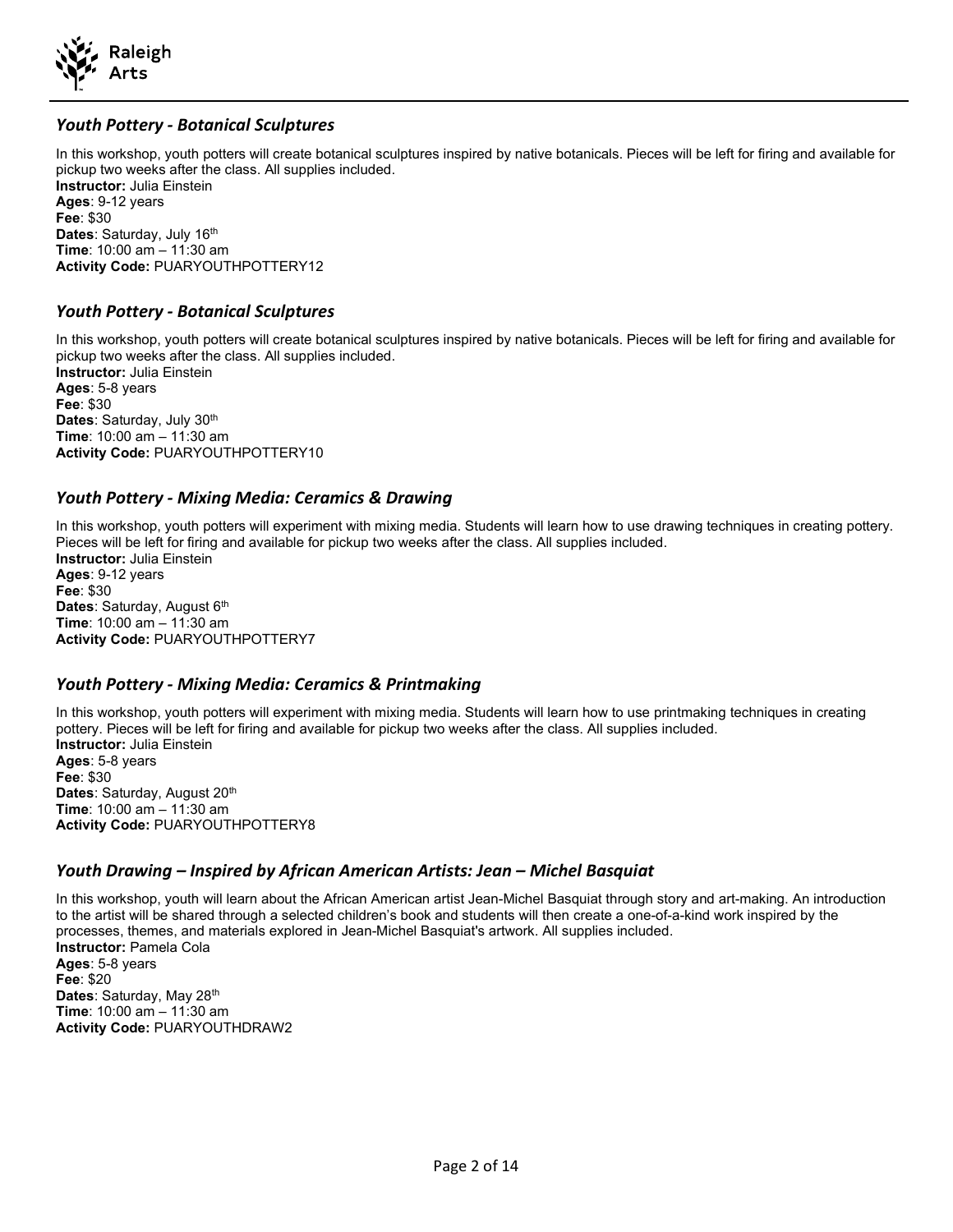

### Teens

#### Teen Pottery – Summer Intensive: Beginning Wheel

Level up and get behind the potter's wheel! Spend four evenings with other creative teens in the new Pullen Arts Center clay studio, learning the fundamentals of wheelthrowing. Focuses will be on learning about the creative process and persistence, the properties of clay, wedging, centering, throwing, refining shapes, trimming/finishing, and glazing. Pieces will be glazed during the last class meeting. Pieces will be left for firing and available for pickup two weeks after the last class. All supplies included. Instructor: Emily Malpass

Ages: 13-17 years Fee: \$75 Dates: Tuesday's & Thursday's, May 17-26 (4 sessions) Time: 6:00pm – 8:00pm Activity Code: PUARTEENPOTTERY2

#### Teen Pottery – Illustrative Clay

This class will provide teen potters with a crash course in handbuilding techniques with a focus on narrative and storytelling through surface design. Pieces will be left for firing and available for pickup two weeks after the last class. All supplies included. Instructor: Laura Casas Ages: 13-17 years Fee: \$95 Dates: Wednesday's, May 25 – June 29 (6 sessions) **Time:**  $6:00 \text{pm} - 8:00 \text{pm}$ Activity Code: PUARTEENPOTTERY1

#### Teen Pottery – Summer Intensive: Beginning Wheel

Level up and get behind the potter's wheel! Spend four evenings with other creative teens in the new Pullen Arts Center clay studio, learning the fundamentals of wheelthrowing. Focuses will be on learning about the creative process and persistence, the properties of clay, wedging, centering, throwing, refining shapes, trimming/finishing, and glazing. Pieces will be glazed during the last class meeting. Pieces will be left for firing and available for pickup two weeks after the last class. All supplies included. Instructor: Summer Whiteside Ages: 13-17 years Fee: \$75 Dates: Monday's & Wednesday's, June 20-29 (4 sessions) Time: 1:00pm – 3:00pm Activity Code: PUARTEENPOTTERY2

#### Teen Drawing – Drawing the Song

In this workshop, students will use music to jumpstart the creative process of creating abstract work. Students will listen to multiple genres of music together as a class and use the sounds of the music to inspire linework, shapes, and color. Students will then choose their own song/album to listen to while creating a larger final piece. All supplies will be provided but students should plan to bring a way to play music with headphones. Instructor: Natasja Brezenski

Ages: 13-17 years Fee: \$60 Dates: Saturday, May 14<sup>th</sup> Time: 1:00pm – 4:00pm Activity Code: PUARTEENDRAW2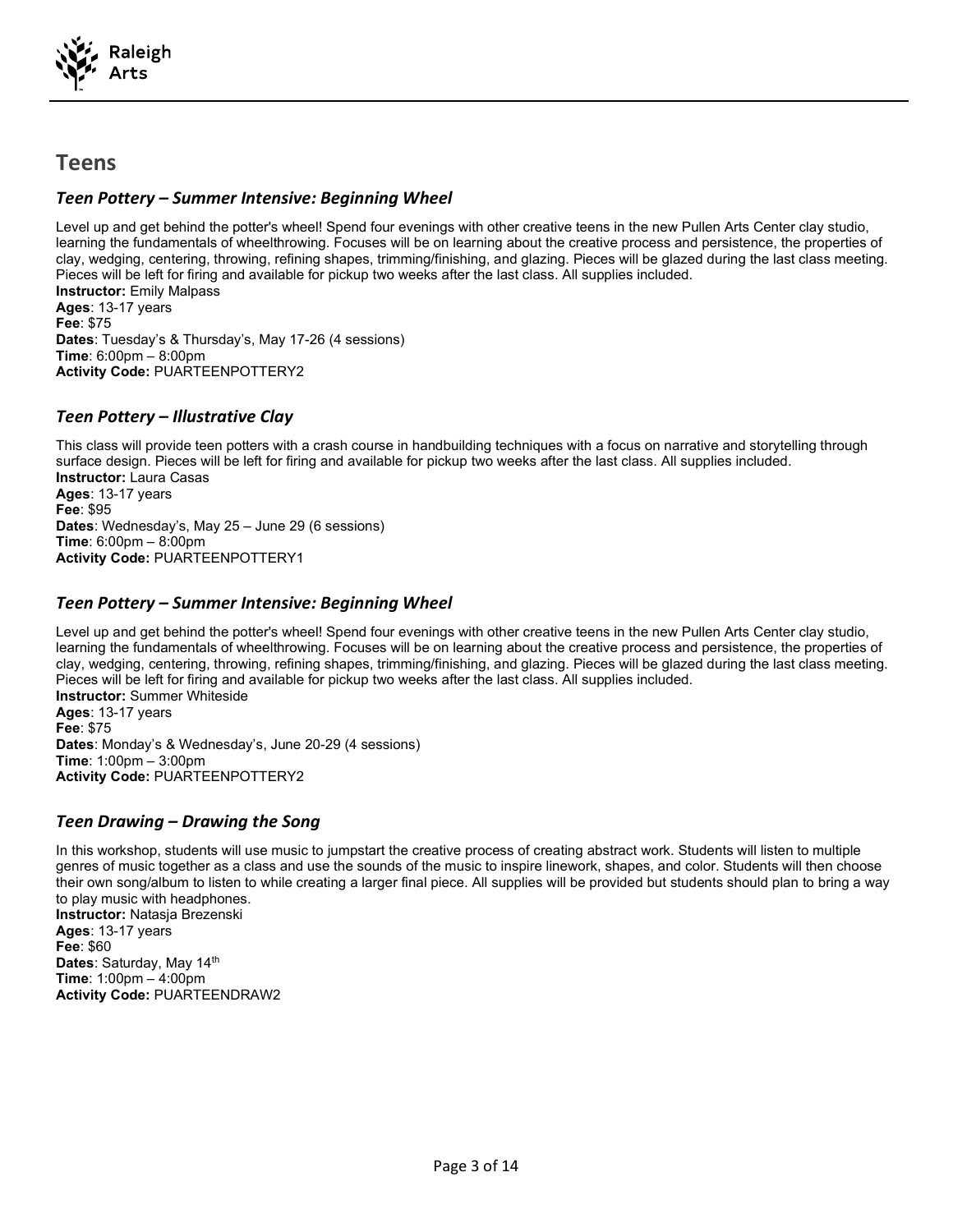

#### Teen Drawing – Intro to Drawing

This Intro to Drawing class is for both beginners and those looking to sharpen their skills. Students will study drawing elements such as line, value, color, how to break down subjects into basic shapes, render proportions, composition, and how to utilize contour hatching and create the impression of form in 2D using value. Students will experiment with various drawing materials while drawing inspiration from a mix of natural, man-made objects, and reproductions. All supplies will be provided. Instructor: Tracie Fracasso Ages: 13-17 years Fee: \$99 **Dates:** Wednesday's, June  $1 -$  July 13 (skips July  $6<sup>th</sup>$  / 6 sessions) Time: 6:00pm – 8:00pm Activity Code: PUARTEENDRAW1

#### Teen Painting – Intro to Painting

This Intro to Painting class is for both beginners and those looking to sharpen their skills. Students will learn how to handle, mix, and apply acrylic paint while also learning to break down subjects into basic shapes, composition, proportion, and how to create form using value and color. All supplies will be provided.

Instructor: Tracie Fracasso Ages: 13-17 years Fee: \$99 Dates: Thursday's, July 14 – August 18 (6 sessions) Time: 6:00pm – 8:00pm Activity Code: PUARTEENPA1

#### Teen Jewelry – Simple Enameled Rings

In this workshop, teens will learn the basics of kiln-fired enameling while creating wire wrapped sterling silver rings. All supplies included. Instructor: Ndidi Kowalczyk

Ages: 12-16 years Fee: \$50 Dates: Saturday, June 18<sup>th</sup> Time: 1:00pm – 4:00pm Activity Code: PUARTEENJEWEL1

# Family

#### Family Pottery - Pots 4 Ways

Rotate through pottery stations as you learn different construction techniques, slab, coil, pinch pot, and wheelthrowing to make four small pots. Pieces will be left for firing and available for pickup two weeks after the class. All supplies included. Class fee includes one adult and one child; please register child only.

Instructor: Julia Einstein Ages: 5-10 years Fee: \$30 Dates: Saturday, May 28<sup>th</sup> Time: 10:00am – 11:30am Activity Code: PUARFAMILYPOTTERY4

#### Family Pottery - Botanical Sculptures

In this workshop, youth potters will create botanical sculptures inspired by native botanicals. Pieces will be left for firing and available for pickup two weeks after the class. All supplies included. Class fee includes one adult and one child; please register child only. Instructor: Julia Einstein Ages: 5-10 years Fee: \$30 Dates: Saturday, July 23rd Time: 10:00 am – 11:30 am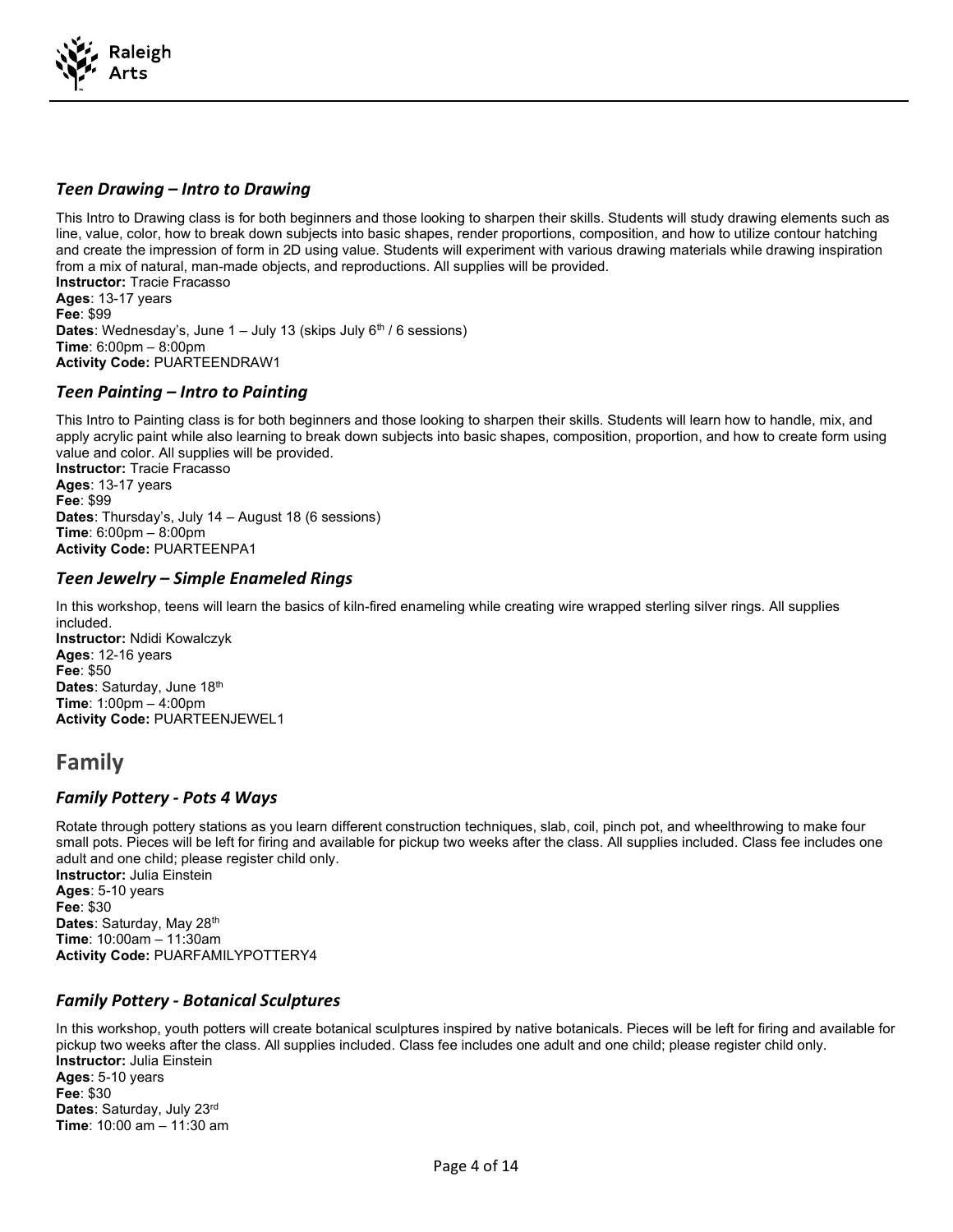

#### Activity Code: PUARFAMILYPOTTERY3

#### Family Pottery - Mixing Media: Ceramics & Painting

In this workshop, families will experiment with mixing media. Participants will learn how to use painting techniques in creating pottery. Pieces will be left for firing and available for pickup two weeks after the class. All supplies included. Class fee includes one adult and one child; please register child only. Instructor: Julia Einstein Ages: 5-10 years Fee: \$30 Dates: Saturday, August 13<sup>th</sup> Time: 10:00 am – 11:30 am Activity Code: PUARFAMILYPOTTERY2

#### Family Painting – Inspired by African American Artists: William H. Johnson

In this workshop, families will learn about the African American artist William H. Johnson through story and artmaking. An introduction to the artist will be shared through a selected children's book and families will then create a one-of-a-kind work inspired by the processes, themes, and materials explored in William H. Johnson's artwork. All supplies included. Class fee includes one adult and one child; please register child only.

Instructor: Pamela Cola Ages: 5-10 years Fee: \$20 Dates: Saturday, May 7th Time: 10:00 am – 11:30 am Activity Code: PUARFAMILYPAINT2

#### Family Drawing – Inspired by African American Artists: Faith Ringgold

In this workshop, families will learn about the African American artist Faith Ringgold through story and artmaking. An introduction to the artist will be shared through a selected children's book and families will then create a one-of-a-kind work inspired by the processes, themes, and materials explored in Faith Ringgold's artwork. All supplies included. Class fee includes one adult and one child; please register child only. Instructor: Pamela Cola Ages: 5-10 years Fee: \$20 Dates: Saturday, May 21<sup>st</sup> Time: 10:00 am – 11:30 am Activity Code: PUARFAMILYDRAW2

### Bookmaking

#### Two Leather Books: The Nag Hammadi Book & The Italian Longstitch Binding

The Nag Hammadi Book dates back to 350AC Egypt, has a soft leather cover, is simple to make, and extremely durable to use everyday. Though the original was made with papyrus, this book will have paper pages and papyrus to stiffen the cover. The Italian Longstitch Binding has a thick leather cover and pages of mouldmade Italian paper. This durable little book has an interesting exposed longstitch binding and a button and loop closure. All levels. Supply Fee of \$35 payable to instructor at first class. Instructor: Kathy Steinsberger Ages: 16+ years

Fee: \$70 Residents/\$85 Non-residents **Dates:** Mondays, May  $9 - 23$ Time: 4:00 pm – 7:00 pm Activity Code: PUARBOOK8-001

#### The Magic Box as an Artist's Book

This class will explore the Magic Box, a variation of the Jacob's Ladder toy, by crafting a 3-section box that opens from two sides. We'll discuss and develop our design and content of the box to make a unique artist's book. In addition, we will make a petite book to live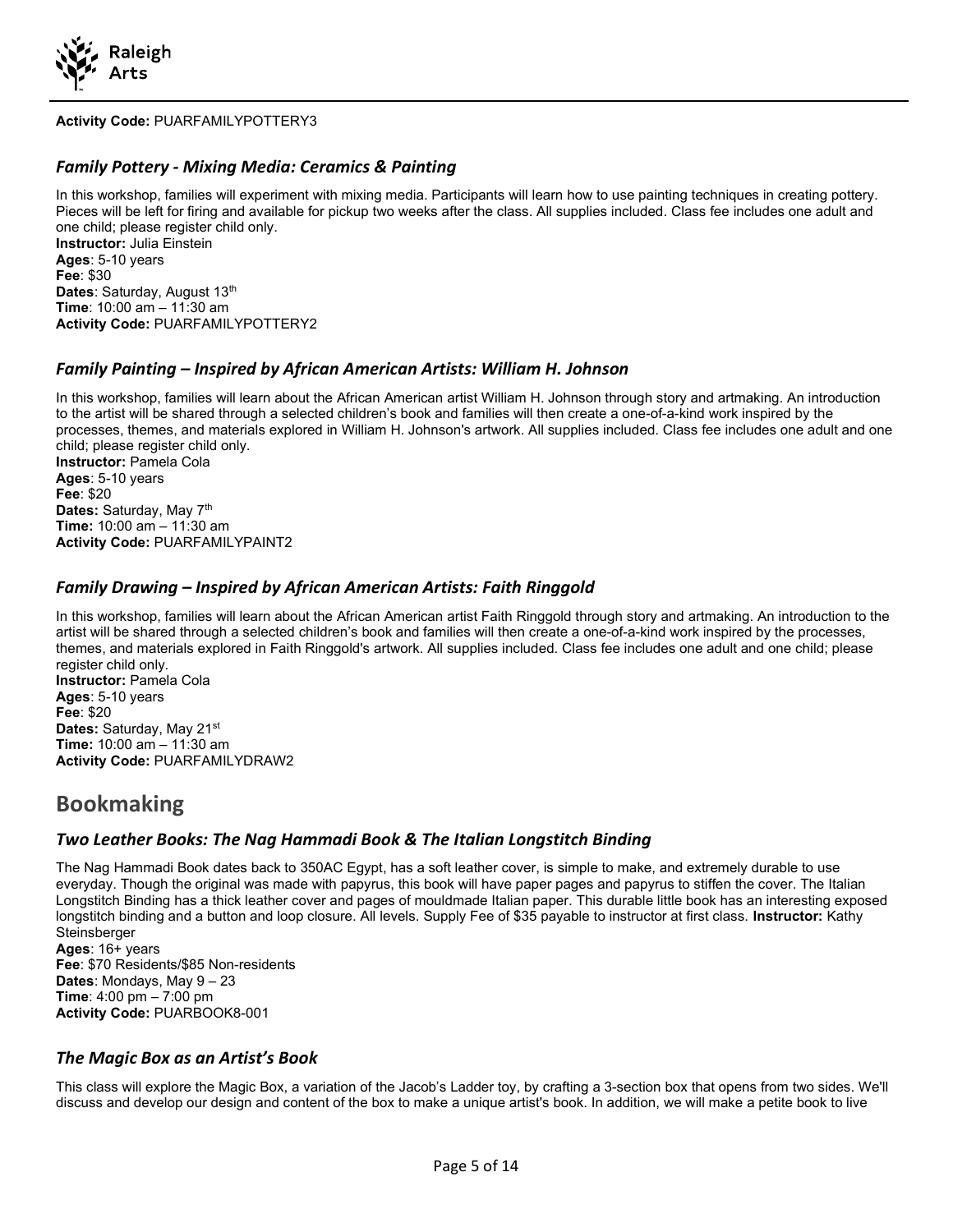

inside one of the sections of our magic box. Instructor, Kathy Steinsberger. Additional \$40 supply fee payable to instructor on first day of class.Instructor: Kathy Steinsberger Ages: 16+ years Fee: \$95 Residents/\$110 Non-residents Dates: Tuesday/Wednesday/Thursday, June 21 - 30 Time: 1:00 pm – 4:00 pm

### Jewelry

#### Advanced Jewelry Construction and The Hollow Form

The purpose of this class is to build on the skills learned in Beginning and Continuing Metals. We will explore hollow form construction and other advanced jewelry making skills. We will focus on model making, scoring and folding techniques, and soldering multiple components together. We will be working primarily in brass and copper, but students can choose to experiment with sterling silver. Individual projects will be based on student's experience, their investigations during sample making and the student's designs. Prerequisite: Continuing Metals at Pullen or Sertoma. Supply list provided. Students may purchase optional jewelry kit from Pullen Arts Center's store for \$25.

Instructor: Sarah West Ages: 16+ years Fee: \$140 Dates: Monday, May 9- June 20 Time: 6:30 pm – 9:00 pm Activity Code: PUARJEWEL13

Activity Code: PUARBOOK7-001

#### Tab Setting for Jewelry

Tab setting is a great way to set found objects, unusually shaped stones or delicate materials such as enamels. Tab setting can be created with or without soldering making it a simple technique to learn but one that can be incorporated into more complex designs. We will be working primarily in brass and copper, but students can choose to work with sterling silver. Individual projects will be based on student's experience, their investigations during sample making and the student's designs. Supply list provided. Optional jewelry kit available for \$25 through Pullen Arts Center's store. Prerequisite: Beginning Metals at Pullen or Sertoma. Instructor: Sarah West Ages: 16+ years Fee: \$140 Dates: Monday, July 25- August 29 Time: 6:30 pm- 9:00 pm Activity Code: PUARJEWEL14

#### Chain Making and the Fabricated Clasp

The purpose of this class is to introduce you to the aspects of handmade chain making while building your technical skills. We will start by working on some chain and clasp samples in copper or brass. Students can choose to continue with these metals or move onto sterling silver for their final project. Individual projects will be based on student's experience, their investigations during sample making and the student's designs. Students should plan to bring a variety of copper (16g, 18g, or 20g) or brass (18g or 20g) wires. Students may use sterling silver if they choose. Prerequisite - Beginning Metals at Pullen or Sertoma. Instructor: Sarah West Ages: 16+ years Fee: \$140 Dates: Thursday, July 28- September 1 Times: 6:30 pm- 9:00 pm Activity Code: PUARJEWEL15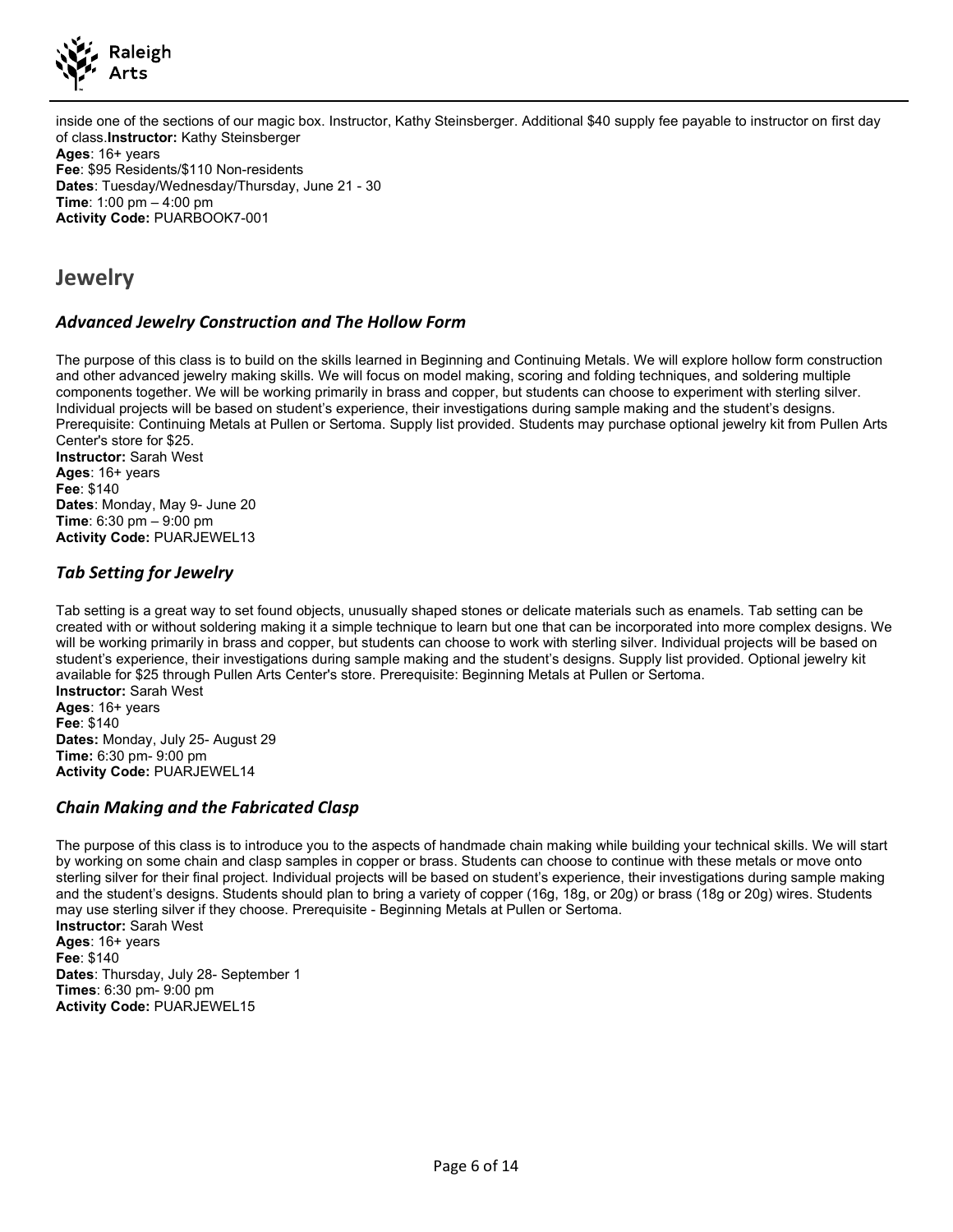

#### Simple Enameled Rings

Make rings inspired by abstract art using enamel powder on copper with sterling silver shanks. Students will learn to add inclusions like beads, wire, or casting grain as embellishments to create motif. We'll then explore a couple methods for connecting the motif to a ring shank. Experience with vitreous enamels and/or basic metalsmithing knowledge is helpful but not a prerequisite. This class does not qualify students for a Pullen Arts Center membership. A \$15 materials fee due to instructor on the first day of class. Instructor accepts Cash, Venmo, or Credit Card. Instructor: Ndidi Kowalczyk Ages: 16+ years Fee: \$140 Date: Saturday and Sunday, May 21- May 22

Time: 9:00 am – 5:00 pm Activity Code: PUARJEWEL19

#### Beginning Metal

Design and construct earrings, pins, pendants, charms, or other small objects, and tokens in this basic metalworking class. Students will learn how to saw, drill, file, hammer, and texture metal before joining it with rivets, and solder to create individual projects. Students may purchase and/or bring their own metal for projects. Supply kits will be available for \$25. The kit will provide each student with solder, saw blades, drill bits, sandpaper and a small amount of copper to get started on projects. Instructor: Amy Veatch Ages: 16+ years Fee: \$140 Dates/Times: Wednesday, May 4- June 8, 10:00 am- 12:30 pm Monday- Thursday, July 11- July 14, 4:00 pm- 8:30 pm Activity Code: PUARJEWEL1

#### Metal Continuing

Continue to expand your skills working independently and on assigned projects to further your knowledge of jewelry techniques. Explore methods of stone-setting and hollow-form construction. Students may purchase and/ or bring in their own metal for projects. Supply kits will be available for \$25. The kit will provide each student with solder, saw blades, drill bits, sandpaper and a small amount of copper to get started on projects. Prerequisite: Beginning Metals at Pullen or Sertoma Arts Center. Instructor: Amy Veatch Ages: 16+ years Fee: \$140 Date: Wednesday, May 4- June 8 Time: 4:00 pm – 6:30 pm Activity Code: PUARJEWEL2

#### Enameling Introduction

This class is designed for the aspiring enamellist. Starting with the absolute basics, we will explore color on metal with transparent and opaque enamels. The sky's the limit! There will be tons of room for experimentation! Students will come away with the basic knowledge and confidence to enamel oodles of samples to make into finished jewelry. Students should bring their own 18g (0.040 inches) or 20g (0.032 inches) copper sheet to class or they can purchase it through the Pullen Arts Center supply store. All supplies included in price of class EXCEPT copper. Enameling open studio time will be available to students taking this class on 5/25 and 6/1 from 7-9:30 pm as well as 6/11 and 6/25 from 1-4 pm.

Instructor: Sarah West Ages: 16+ years Fee: \$145 Date: Thursday, May 12- June 16 Time: 6:00 pm – 9:00 pm Activity Code: PUARJEWEL3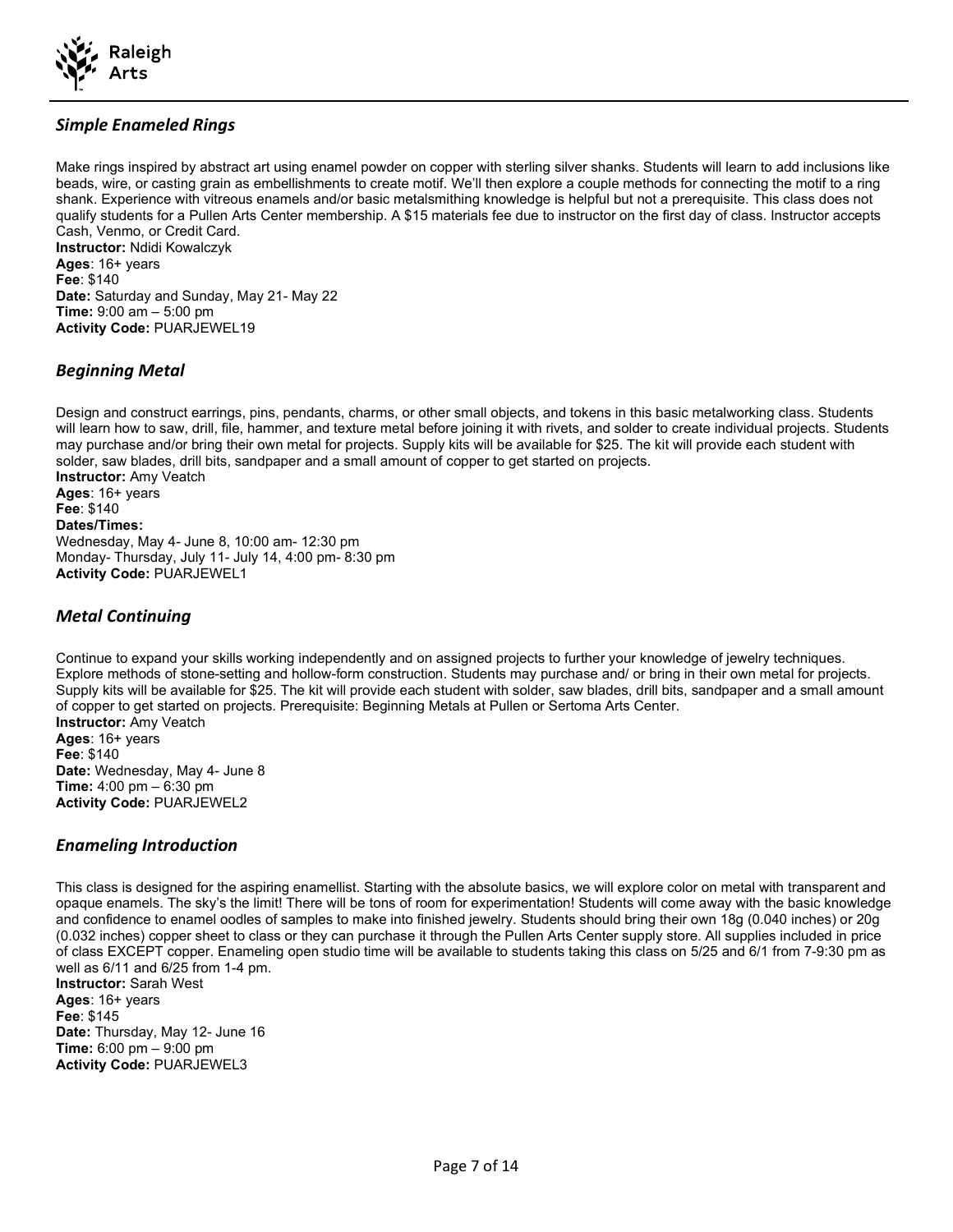

#### Hydraulic Press

Design and make hollow forms, lockets, bracelets, and more! Learn to emboss, form, and raise metal while maintaining surface embellishment and texture by using the hydraulic press. Metals can be purchased at the Center or ordered at the first class (approximately \$30). Prerequisite Beginning Jewelry at Pullen Arts or Sertoma Arts. Instructor: Amy Veatch Ages: 16+ years Fee: \$100 Dates/Times: Monday-Thursday, July 11-July 14, 9:30 am- 2:00 pm Activity Code: PUARJEWEL5

# Painting

#### Advanced Painting Lab

Join me in this creative, motivating and informative class so you may focus deeper into painting and improve your painting practice. Whether it is creating a body of work, preparing for an exhibition, continuing your practice or provoking change through experimentation, this is a course for you. Students work independently and share through critiques directly with instructor and class to focus on developing critical thinking, creating a personal visual vocabulary, and establishing foundations for technical mastery. This class is an artistic community. Many of the students have been taking this class for over 4 years now! Student supplies own materials. Any wet media welcome. Instructor: Peter Marin

Ages: 16+ years Fee: Varies Dates/Times/ Fee: Thursdays, May 5- June 9, 9:30 am - 12:30 pm, \$114 Residents/\$129 Non-residents Monday, May 16- June 20, 9:30 am - 12:30 pm, \$114 Residents/\$129 Non-residents \*4 Week Session\* Thursday, June 16- July 7, 9:30 am – 12:30 pm, \$76 Residents/\$91 Non-residents Activity Code: PUARPAINT11

#### ISMS with Peter Marin

ISMS is a wonderful course that explores the major ISMS that formed the theoretical, self-aware, intuitive and complex, character that is the art of our times. Starting with the Expressionism, and ending with Postmodernism, we investigate and assess the influence of these periods and how they came to be part of the cultural fabric of artmaking today. Weekly assignments based on lectures. Students should have prior painting experience and should feel comfortable working in their chosen medium. Materials: Bring your usual painting materials and supports to class. Any wet media welcome.

Instructor: Peter Marin Ages: 16+ years Fee: \$114 Date: Monday, July 18 – August 22 Time: 6:00 pm – 9:00 pm Activity Code: PUARPAINT15

#### Sacred Geometry with Peter Marin

This course focuses on the ideas that have propelled art as an instrument of the sacred. We examine the history surrounding what sacred art has been considered and how it has evolved beginning with the Egyptians, the Greeks, the Renaissance, the Baroque, Modernity and finishing up in contemporary times. Assignments, slide lectures and readings are given on a weekly basis. Class covers significant mathematical and historical issues such as divine proportions, musical relationships, the Fibonacci sequence and irrational proportions. Materials: Bring usual painting materials, any wet media. Include a compass, tracing paper roll 12"/18" any length. Instructor: Peter Marin

Ages: 16+ years Fee: \$114 Date: Thursday, July 21 - August 25 Time: 6:00 pm – 9:00 pm Activity Code: PUARPAINT17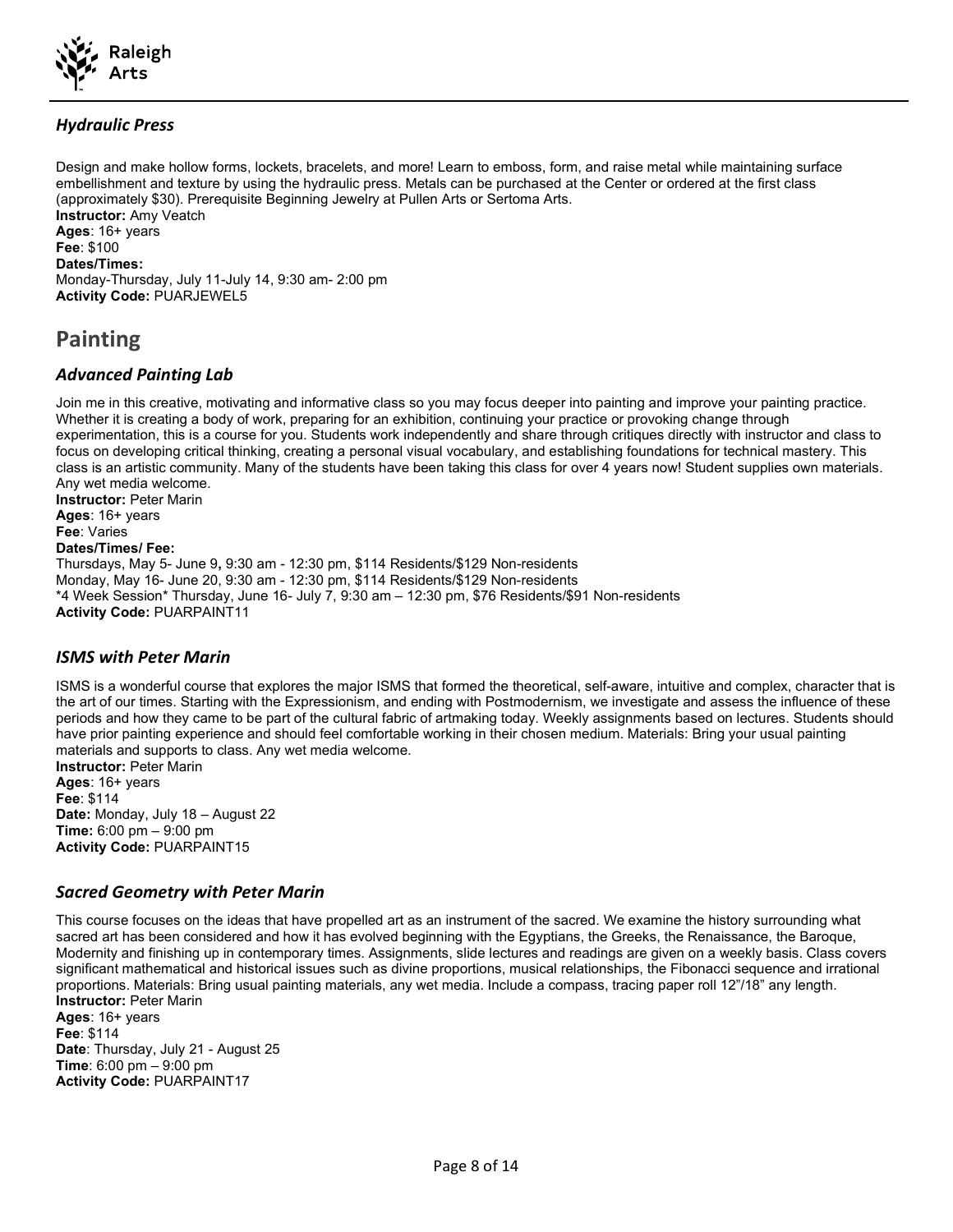

#### Mixed Media & Collage Weekend Workshop with Joanna Moody

In this course we will play with a variety of media from paint to prints to photo-transfers. Anyone wanting to shake up their existing art practice by adding some new techniques and layers to their compositions, this class should be experimental and fun. All levels of experience are welcome. Supply fee of \$15 due at first class. Instructor: Joanna Moody Ages: 16+ years Fee: \$110 Residents/\$125 Non-residents Date: Saturday and Sunday, August 20- August 21 Time: 9:30 am – 4:30 pm Activity Code: PUARPAINT18

#### Acrylic and Oil Still Life Painting

This class is open to everyone from absolute beginners to seasoned painters. This is a basic painting class for both acrylic and oil painters. Students will learn to handle, mix and apply paint. Students will learn to break down complicated subjects into basic shapes. Students will learn to render an object's correct proportions and create the impression of form in 2D using value. They will also study composition. Students may select their own subject/props. Students provide their own supplies. Supply list provided upon registration. Instructor: Tracie Fracasso

Ages: 16+ years Fee: \$152 Dates/Times: Tuesday and Wednesday, May 4 – May 31, 4:00 pm – 7:00 pm Activity Code: PUARPAINT19

#### Beginning Acrylics

In this course, students will be taught the beginning basics of painting with acrylics. We will discuss understanding your materials, paint application, color mixing, using value to create form, and the steps to painting a still life. This foundational course is for anyone wanting to learn to paint or improve their existing skills. Paint and brushes will be provided, students are responsible for providing their own canvases. Canvas recommendations will be provided.

Instructor: Joanna Moody Ages: 16+ years Fee: \$99 Residents/\$114 Non-residents Date: Tuesday and Wednesday, August 16 – August 31 Time: 10:00 am – 12:30 pm Activity Code: PUARPAINT1

#### Intro to Painting with Peter Marin

This course introduces the student to the practice of painting by examining practicing the fundamental languages of painting such as color, form, composition and narrative. Comparative methods will be used to develop the foundations of a personal visual vocabulary with the aim of supporting a painting practice. Technical and theoretical issues will be discussed to form a frame of reference to serve as a reference point into painting. Class consists of slide lectures, studio time and take-home assignments. Any wet media welcome. NO experience required. Student provides supplies; supply list provided on receipt. Instructor: Peter Marin Ages: 16+ years

Fee: \$114 Date: Monday, May 23 – June 27 Time: 6:00 pm – 9:00 pm Activity Code: PUARPAINT21

Activity Code: PUARPAINT4

#### Continuing Watercolor with Rick Bennett

This class is for intermediate or advanced artists with some experience with the basics of watercolor who are looking to expand their skills. Emphasis is on individual painting with one-on-one assistance. Topics will include use of color, demonstration of brush work, how to develop a painting and composition. Students bring their own supplies. Supply list will be provided. Instructor: Rick Bennett Ages: 16+ years Fee: \$99 Date: Tuesday, May 3 – June 7 Time: 1:30 pm – 4:00 pm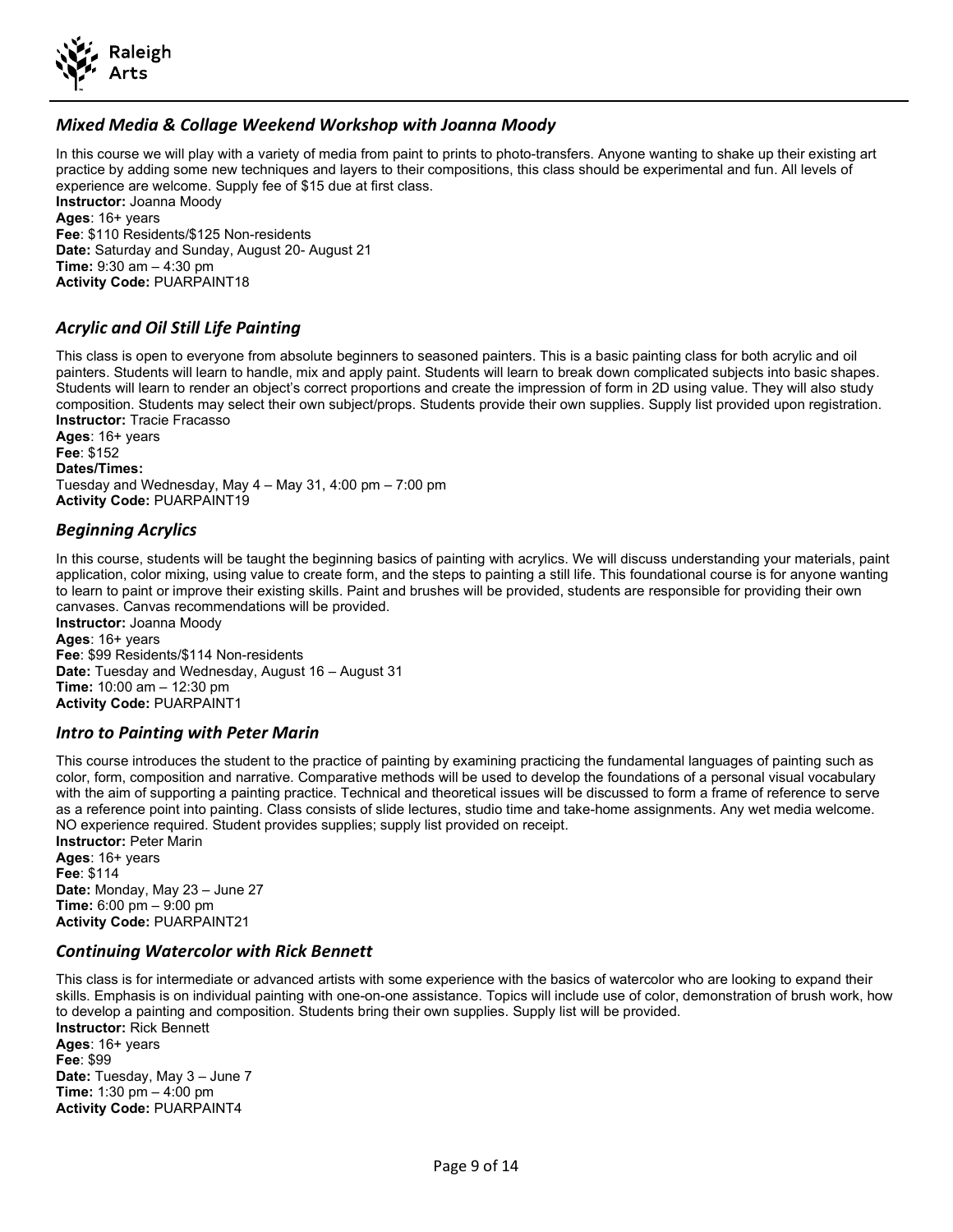

#### Continuing Watercolor 4 Week Session

This class is for intermediate or advanced artists with some experience with the basics of watercolor who are looking to expand their skills. Emphasis is on individual painting with one-on-one assistance. Topics will include use of color, demonstration of brush work, how to develop a painting and composition. Students bring their own supplies. Supply list will be provided. \*This is a shortened 4 week summer session.\*

Instructor: Rick Bennett Ages: 16+ years Fee: \$67 Dates/Times: Tuesday, June 14 – July 5, 1:30 pm – 4:00 pm Tuesday, August 16 - September 6, 1:30 pm – 4:00 pm Activity Code: PUARPAINT22

#### Beginning Watercolor Groundwork for Adventure

Students will learn the basic skills of watercolor painting that create colorful and glowing effects. We will demonstrate the properties of paints, paper and brushes, wet and dry techniques, washes, glazes and traditional methods of developing a watercolor painting. Students will gain an understanding of how pigment and water work along with specific brush skills. Skills to be taught include: use of color wheel, how values work, the importance of leaving your whites and mixing bright colors, neutrals and darks. Paints and brushes provided for use during class. Students should plan to purchase Arches 140lb cold press watercolor paper for use during class. An optional supply list is available for students who want to practice outside of class time.

Instructor: Rick Bennett Ages: 16+ years Fee: \$99 Dates/Times: Tuesday, May 3 – June 7, 10:00 pm – 12:30 pm Thursday, May 12 – June 16, 7:00 pm – 9:30 pm Activity Code: PUARPAINT2

#### Watercolor II

Intermediate students will refine and learn new brush skills to allow them to paint with confidence, achieve glowing colors and rich darks. Three major styles of developing a watercolor painting; Quick Sketch, Layered Approach and Sectional Development will be explored and practiced. Methods of developing a successful painting with consideration of composition, developing the space, value, light and shadow and atmosphere will be discussed. Abstract painting will be used to develop gestural brush strokes, looser style and methods of mixing colors on the paper. Students will be encouraged to identify skills they want to work on and given assistance with problem areas. Students provide their own supplies; supply list will be provided.

Instructor: Rick Bennett Ages: 16+ years Fee: \$99 Dates/Times: Thursday, June 30 – August 4, 7:00 pm – 9:30 pm Tuesday and Wednesday, June 14 – June 29, 10:00 pm – 12:30 pm Activity Code: PUARPAINT3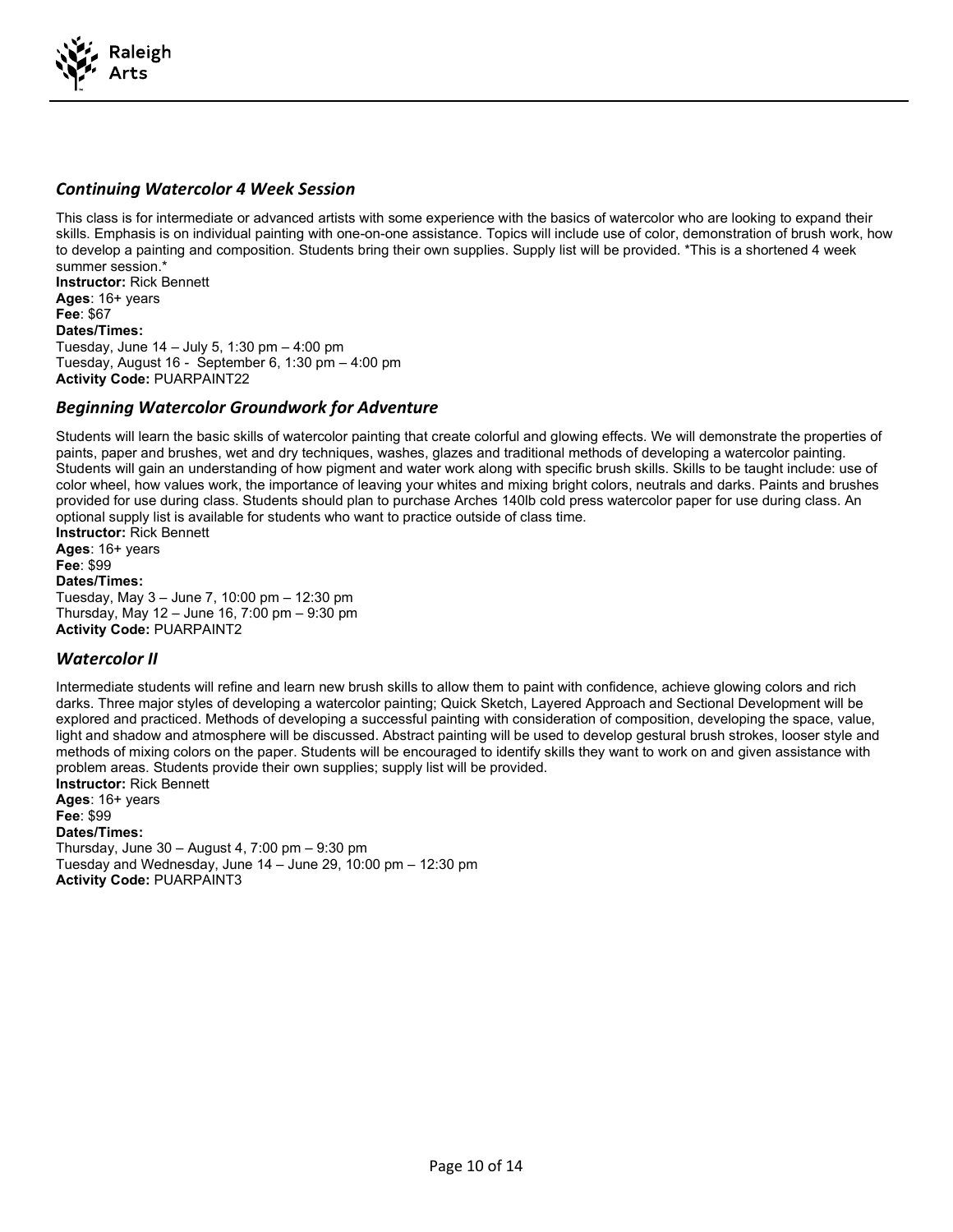

# **Pottery**

#### Beginning Wheel

Beginning Wheel is one of our most popular classes! Demonstrations will focus on the fundamentals of wheel-thrown pottery. Projects will teach skills such as wedging, sticking, and centering clay on the wheel, use of throwing tools and basic glazing techniques. Instructors offer individualized attention as skill progression is unique to each person. Students purchase clay and tools from Pullen Arts Center's store (approximately \$29 for clay; tool kit available for \$24 or students may buy individual tools). This class qualifies students for a pottery studio membership on completion of the class

Ages: 16+ years Fee: \$105 Dates/Times: Wednesday, May 4 – June 15, 6:30 pm – 9:00 pm, (Instructor: Laura Casas) Tuesdays, June 7 – July 19, 7:00 pm – 9:30 pm (Instructor: Doug Debastiani) Thursday, June 9- July 21, 3:30 pm – 6:00 pm (Instructor: Doug Debastiani) Thursday, June 9 – July 21, 7:00 pm – 9:30 pm (Instructor: Doug Debastiani) Activity Code: PUARPOTTERW1

#### Continuing Wheel

Looking for the next step beyond Beginning Wheel? Instructors offer individual attention as skill progression is unique to each person. In Continuing Wheel, learn how to apply confidence and steadiness to your work with clay as you continue to practice and build your skill in centering, use of throwing tools and basic glazing techniques. Cylinders, bowls, small lidded pieces, small plates and handles will be covered. Practice time outside of class time is strongly suggested to develop throwing skills. Students purchase clay (approximately \$28 for 25 lbs) from Pullen Arts Center. Continuing students provide their own tools. Completion of this class qualifies students for a Pullen Arts Center studio membership.

Ages: 16+ years Fee: \$105 Date: Tuesday, June 7 - July 19 Times: 3:30 pm – 6:00 pm Activity Code: PUARPOTTERW2-004

#### Handbuilding Techniques Intro

Expand your possibilities with clay! If you can imagine it, you can build it with clay. We will cover the basics of handbuilding with clay. We will talk about the entire process of working with clay, from creating a piece to glazing and firing it. Course will include an introduction to the slab roller, extruder, and other handbuilding tools. Students purchase clay through Pullen Arts Center's store (approximately \$29).

Ages: 16+ years Fee: \$105 Dates/Times: Thursday, May 12 – June 23, 10:00 am – 12:30 pm (Tim Cherry) Thursdays, June 23 – August 11 skips July 7, 6:30 pm – 9:00 pm (Instructor: Michelle Miolla) Monday, July 18 – August 29, 6:00 pm – 8:30 pm (Instructor: Laura Casas) Activity Code: PUARPOTTERH1

#### Continuing Handbuilding

Building on techniques covered in Beginning Handbuilding, students will continue to explore the possibilities of soft slabs, stiff slabs, and coils through a combination of demonstrations and individual work time, with an emphasis on details, finishing techniques, and expanding possibilities into more distinctive pieces that reflect the student's unique style. Students should plan to provide their own tools and purchase clay from Pullen Arts Center (approximately \$29). This class qualifies students for a pottery studio membership. Prerequisite: Beginning Handbuilding class at Pullen or Sertoma. Instructor: Tim Cherry Ages: 16+ years Fee: \$105 Date: Monday, May 9 - June 20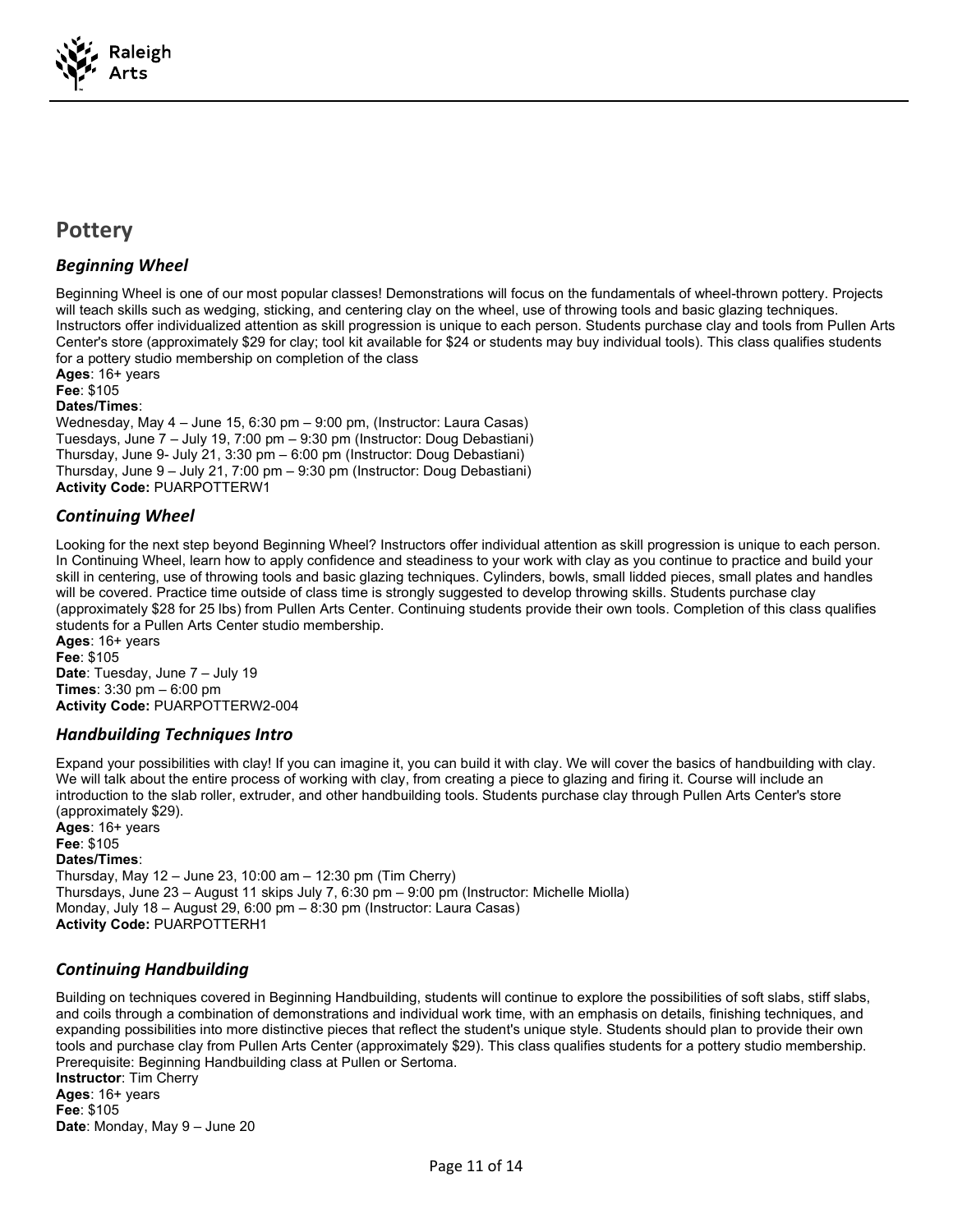

Times: 10:00 am – 12:30 pm Activity Code: PUARPOTTERH2

#### Handbuilt One Day Mug

Curious about clay but not ready to commit to a 7-week class? Just looking for a fun, one day art class? Handbuilt One Day Mug is for you! Join teaching artist Laura Casas to sample handbuilding processes and to complete a mug in the process. You will design, build and decorate your mug, then leave it at Pullen Arts Center so that we can fire it in the kiln. Mugs will be ready for pick up approximately two weeks after the class. This is a great activity for friends or couples to do together. All materials provided. Instructor: Laura Casas Ages: 16+ years Fee: \$40 Date: Saturday, June 4 Times: 11:30 am – 4:30 pm

Activity Code: PUARPOTTERH5

#### Handbuilt Planters

Ready to take the houseplant habit you developed during the pandemic to the next level? Join teaching artist Michelle Miolla for a deep dive into making your own planters. During this 7 week class, you'll make 6 planter types: detached drip trays, attached drip trays, planters with feet, hanging planters, wall pockets, and larger planters that can house multiple succulents. While you're building, we will also explore surface design techniques like carving and sgraffito. To be successful in this class, students should have experience coil building and slab building and should know how to make a pinch pot. Planters limited to 7" diameter. Students purchase clay from Pullen Arts Center (approx. \$28 for 25 lb bag) and should provide their own tools. This class does not qualify students for a studio membership. No class meeting on July 12. Instructor: Michelle Miolla

Ages: 16+ years Fee: \$105 Date: Tuesday, June 21 - August 9 Times: 6:30 pm – 9:00 pm Activity Code: PUARPOTTERH7

#### Handbuilding with Wheel-thrown Elements

So you've mastered the basics of throwing on the wheel and you're ready to make functional or sculptural pieces with handbuilt elements? Join teaching artist Lauren Wellborn for this class covering skills for sculpture planning & design, throwing closed forms, securing attachments, managing moisture content, and other handbuilding techniques that can be applied to wheel thrown components. Open to anyone who has taken the beginning wheel class at Pullen Arts Center or elsewhere. Students should feel confident with basic wheel throwing skills (wedging, centering, able to make a basic bowl or cylinder without instruction); class will discuss basic throwing skills but that will not be the focus of instruction. An understanding of hand building will be helpful but not required. This class does not qualify students for a studio membership. Students purchase clay from Pullen Arts Center (approximately \$28 per 25 lb bag). Instructor: Lauren Wellborn

Ages: 16+ years Fee: \$105 Date: Wednesday, July 13 – August 24 Times: 6:30 pm – 9:00 pm Activity Code: PUARPOTTERW3

# Printmaking

#### Monoprinting in May

Using the basics of monoprinting techniques on and off the etching press we will explore the possibilities of this painterly approach to printmaking. We will utilize Akua inks to find mark making ways with stencils and textures. Additive and subtractive techniques will be put into play as well as concepts of layering and playing with opacity and translucency. Samples and texts to explore will be on hand. Open to artists of all levels, no printmaking experience required. Approximately \$20-25 supply fee for plates and paper purchased through Pullen.

Instructor: Susan Martin Ages: 16+ years Fee: \$125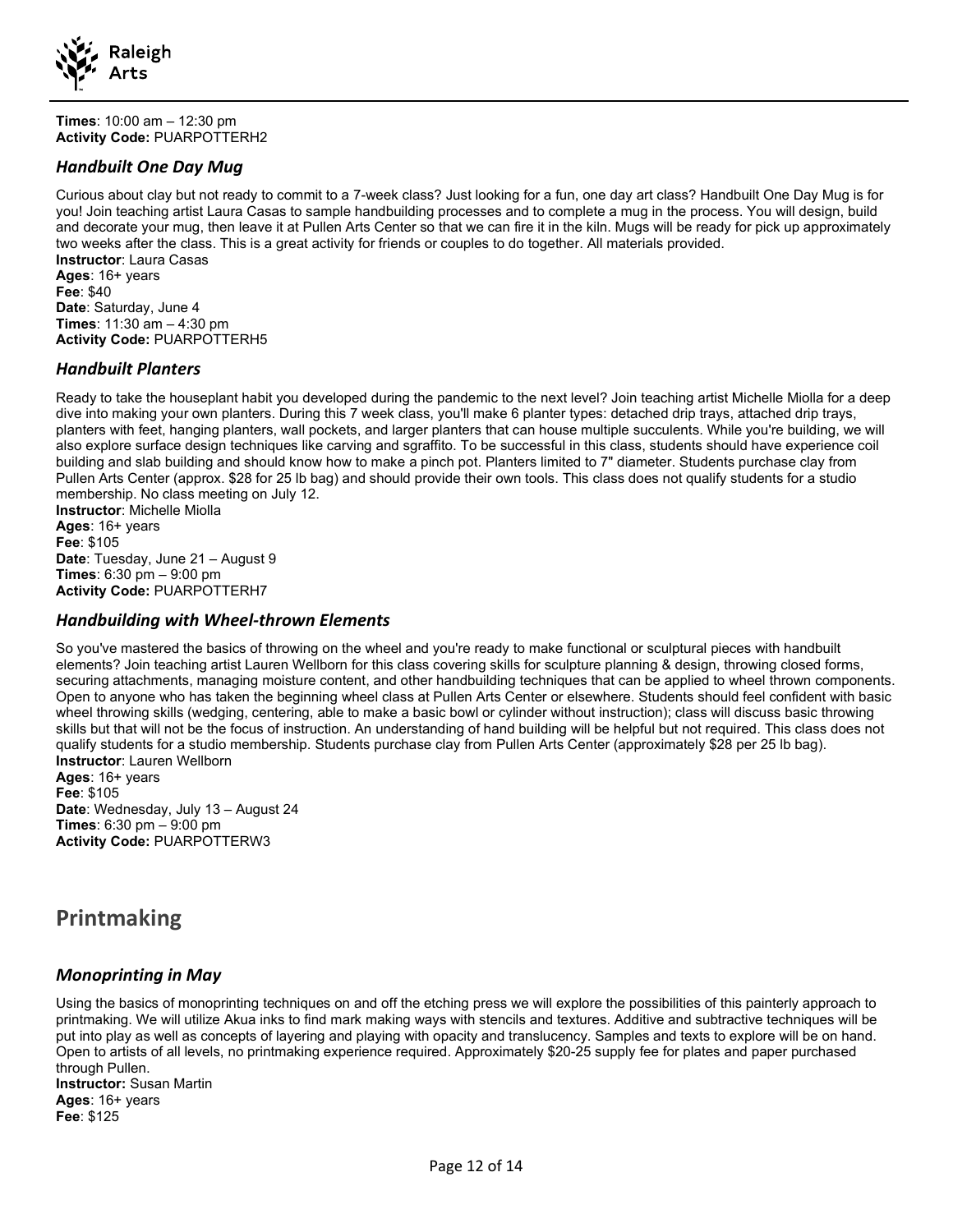

Date: Saturday and Sunday, May 21 and May 22 Time: 9:00 am – 5:00 pm Activity Code: PUARPRINT11-001

#### Collage Intaglio: Exploring Collograph

Utilizing collograph techniques printed intaglio style, we will explore the options with paper plates printed on an etching press. Textures will be incorporated with carborundum (a grit suspended acrylic medium) to explore tone and density. Techniques using sandpaper, adhesive tapes and matte and gloss acrylic mediums will also be demonstrated. Inking with multiple colors will be demoed as well. Open to artists of all levels, open to individual projects. Printmaking curiosity appreciated! Approximately \$20 fee for paper and plates. Instructor: Susan Martin Ages: 16+ years

Fee: \$125 Date: Saturday and Sunday, June 25 and June 26 Time: 9:00 am – 5:00 pm Activity Code: PUARPRINT12-001

#### Continuing Waterless Lithography

Students who have completed one full waterless lithography class are eligible to enroll in this weekend workshop. Students will continue to build printing skills and techniques. Workshop will be tailored to the participant's needs. Bring your leftover supplies. Instructor will have some supplies on hand for purchase. Paper will be available in Pullen's store. Bring drawing ideas, your photos, box of plain tissues, clean rags, and lunch. Paper and ominchrom pencils available for sale through Pullen Arts Center's store; students should expect to supply cost of \$10 - \$20.

Instructor: Susan Soper Ages: 16+ years Fee: \$110 Date: Saturday and Sunday, May 14 and May 15 Time: 10:00 am – 5:00 pm Activity Code: PUARPRINT13-001

#### Drawing the Print- Drypoint Intaglio

A great technique for people who like to draw or are curious about printmaking. Drypoint is a non-acid intaglio technique where marks are made directly on plates. Plates are then inked and printed on an etching press. Open to all levels, no experience necessary! Individual instruction provided depending on what the student is interested in learning. Supply fee for paper and plates, purchased from Pullen, approximately \$15-\$20.

Instructor: Susan Martin Ages: 16+ years Fee: \$100 Date: Saturday and Sunday, August 20 & 21 Time: 9:00 am – 5:00 pm Activity Code: PUARPRINT2

### Sewing

#### Sewing – Mermaid Dolls

Interested in learning to make dolls? Join Teaching Artist Pam Currie for this 4 day class where you will make your own 10-12" tall sitting mermaid doll who is wool sculpted and covered with fabric with fully wired armature. On the first day, we'll sculpt the head and face. Day two will focus on covering the head and face. Day three will be focused on form and wire armature for arms and tail. Day four will finish your doll with hair. Pullen Arts provides sewing machines, lighting, irons and ironing boards, but students who prefer to work with their own sewing machines may bring them in. Supply fee of \$20 due to the instructor at the start of class. Students are welcomed to bring in sea/mermaid related fabrics, old costume jewelry, and sea shells that you want to incorporate in your doll. Beginners welcomed. Students should bring a lunch; we will take a 1 hour break for lunch each day. Instructor: Pam Currie Ages: 16+ years Fee: \$200